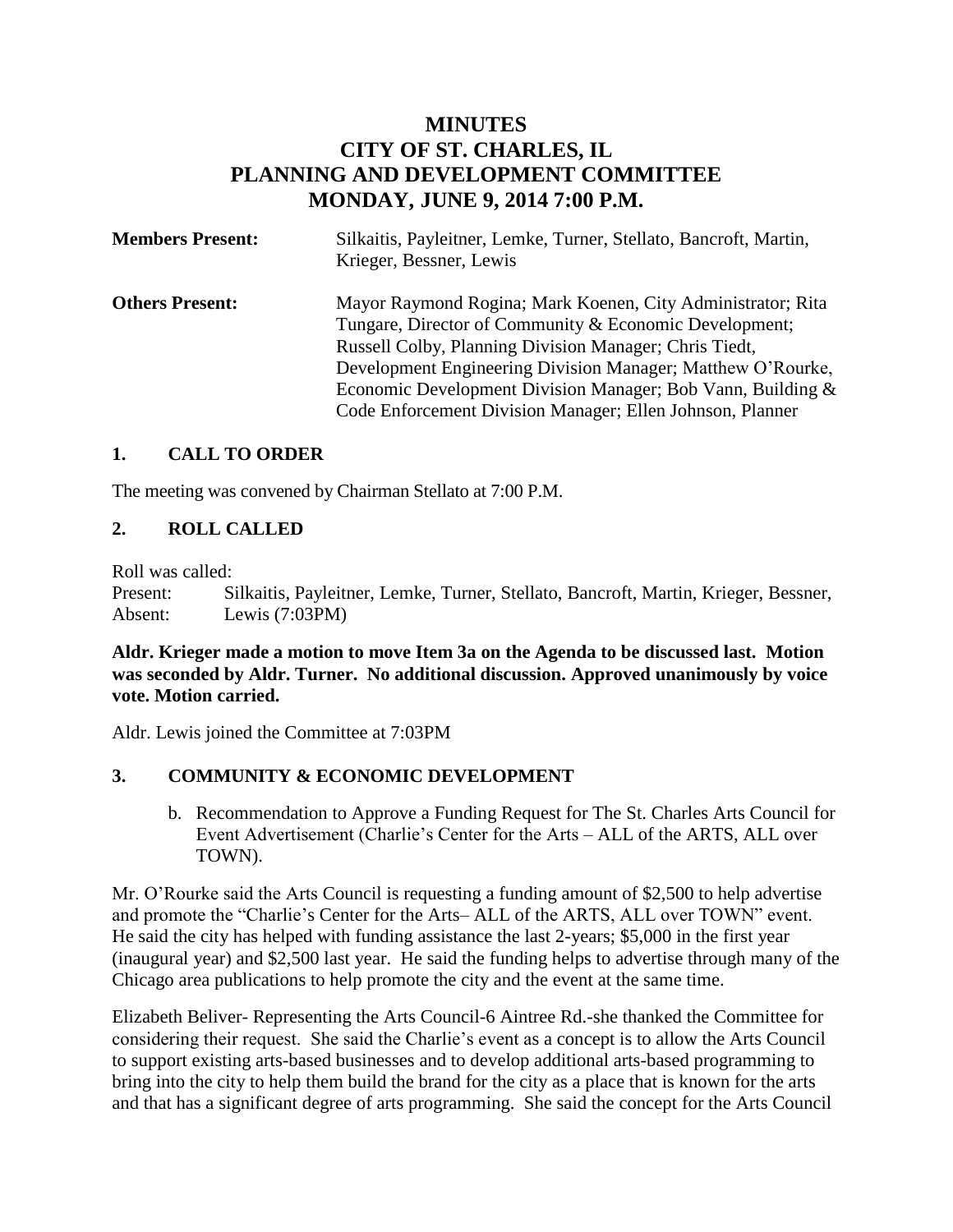is to develop a reputation for the city where the art is a center piece, not only for the value of the arts, but also for cultural tourism, which will accrue a significant amount of economic benefits to the city by having a lively arts scene. She said there would be 2 separate events; one in September is for professional artists and the one in March is for student artists. She said every arts-based business (Fine Line, Norris Cultural Art Center, Steel Beam Theatre) in the city would all be a part of the event with their regular programming and in some cases additional programming specifically focused on taking advantage of the event and the people it will bring to town. She said the Arts Council would be doing some programming largely with visual arts in terms of their volunteer database and in addition to that they would be funding the dance, music, spoken word and additional visual arts programming from outside organizations that are looking for opportunities to exhibit and sell their work. She said the program list includes things like the Downtown St. Charles Partnership's Jazz Weekend and if it is as it has been in the past, there could be 20-venues across the city. She invited everyone to the opening of "Charlies Thursday night at the Arcada Night of the Living Dead" and said that there would be a costume contest, so wear your best vampire costume.

## **Aldr. Lemke made a motion to approve the funding request of \$2,500 for the The St. Charles Arts Council for Event Advertisement (Charlie's Center for the Arts – ALL of the ARTS, ALL over TOWN). Motion was seconded by Aldr. Bessner. No additional discussion. Approved unanimously by voice vote. Motion carried.**

Chairman Stellato announced Aldr. Bancroft's Birthday.

c. Recommendation to approve a Final Plat of Subdivision for the Dunham Creek Subdivision, 2455 Dunham Rd.

Mr. Colby said this is a proposed 2-lot subdivision of a property which is at the southwest corner Dunham and Country Club roads; there is a drainage way and wetland area that exists on the north side of the property. He said the proposed subdivision would create a new building lot south of an existing house that is already on the property. He said Plan Commission has reviewed the project and they recommend approval, and staff also recommends approval, subject to resolution of all outstanding staff comments prior to City Council action on the Final Plat.

## **Aldr. Turner made a motion to approve a Final Plat of Subdivision for the Dunham Creek Subdivision, 2455 Dunham Rd. Motion was seconded by Aldr. Bancroft. No additional discussion. Approved unanimously by voice vote. Motion carried.**

d. Update regarding Downtown Overlay District Office Certification for ALE Solutions, 1 Illinois St.

Chairman Stellato gave a brief update stating that there is another 30-days left before the expiration of the 90-day period granted for ALE Solutions. He said he had been contacted by a builder/developer who is working with ALE Solutions to build them a new building. He said there would be a meeting within the next week and they would know more at that time in regard to what the process would be to keep them in town. He said the Police Dept., Public Works and staff has done a good job monitoring the parking to keep the downtown parking ordinances intact. He said some new signage has been added on many of the parking areas around the building to limit the amount of parking.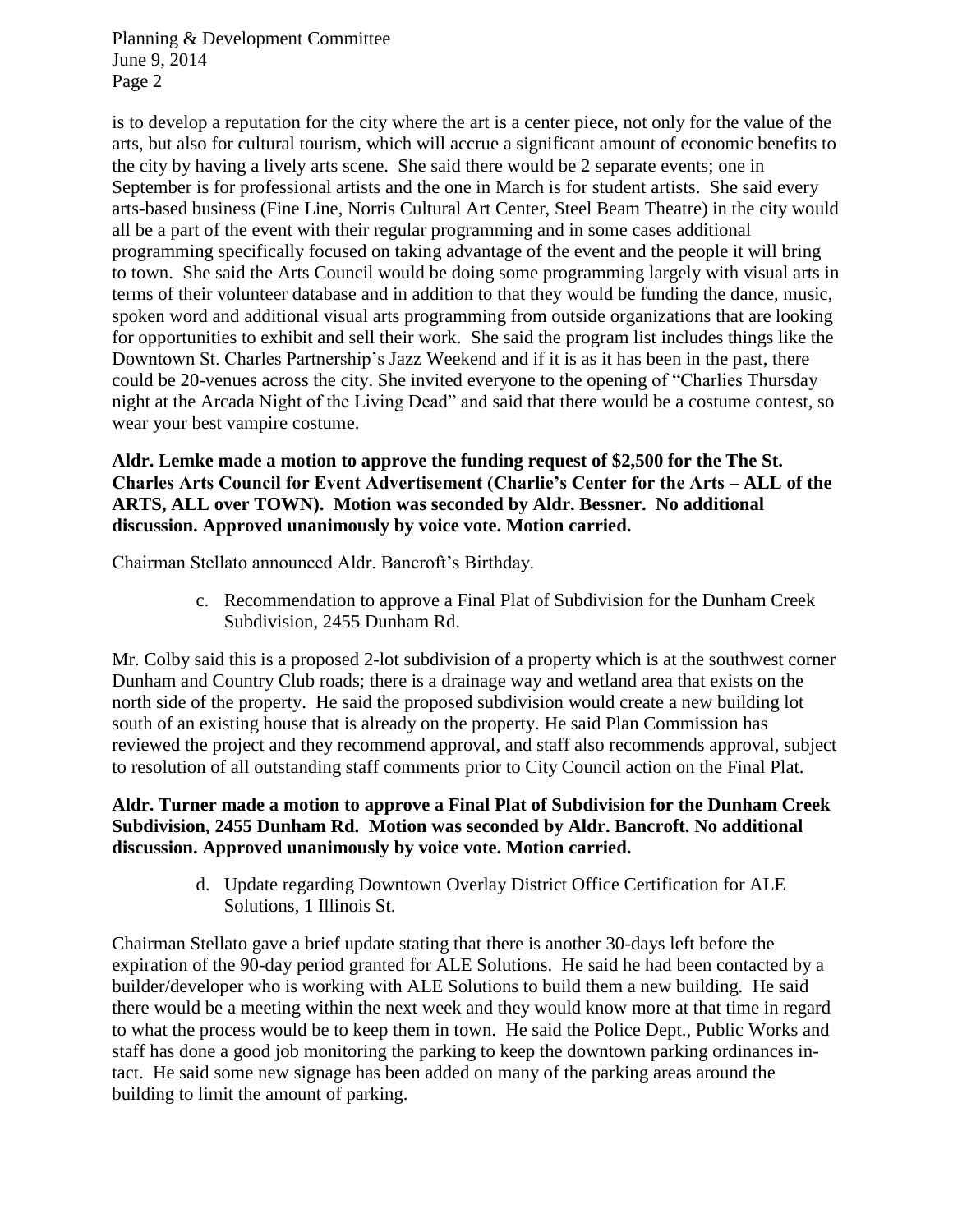e. Discussion regarding regulating chickens on residential properties.

Mr. Vann said there has recently been a heightened interest in acquiring and maintaining chickens on residential properties within the city. He said currently the city's code provides a list of prohibited animals; however the code does permit birds and fish and since a chicken is defined as a bird, they have been a permitted animal within the city. He said there are specific limitations in place that do restrict property owners on how chickens are to be used: 1) chickens cannot be part of an agricultural process or business; 2) no retail sales of agricultural products should be conducted on the property; 3) the selling of chickens is strictly prohibited; 4) chickens or any animals should be classified as a nuisance if they are found emitting loud noises excessively for an extended and uninterrupted amount of time, or creating obnoxious or offensive odors. He said this has become an issue of discussion among local communities; however the presence of residential chickens within the city has existed for more than 20-years and for the most part has been self-regulated. He said staff has researched other communities that allow residential chickens along with their restrictions, and also towns that that prohibit them all together; and from this research Staff has come up with 3-options for the Committee to consider:

- 1. Make no change to existing regulations.
- 2. Continue to allow chickens with additional restrictions.
- 3. Prohibit chickens.

He said Staff believes this will be a continuing issue and is looking for direction from Committee on how to best address domestic chickens.

Aldr. Bessner asked how long chickens live. Mr. Vann said roughly 8-yrs.

Aldr. Lewis asked how many people in town are currently raising chickens. Mr. Vann said staff does not have a specific number but that staff has seen coups while out doing inspections; but that they can account for about a dozen right now; but he is sure there is more.

Aldr. Krieger asked if there had been any complaints and that it took her 4-years to realize there were even chickens living in her neighborhood. Mr. Vann said there have been a lot of inquiry calls, but not a lot of complaints other than 1 recent call which triggered staff to start this discussion.

Aldr. Martin said he is aware of the chickens in his neighborhood and has even visited some of the owners to see how they were raised and he has no problems or complaints and he recommends making no changes to the existing regulations; leave it as it is.

Aldr. Bancroft asked if most of the issue as far as keeping the chickens going to be dealt with on the nuisance. Mr. Vann said yes, and the complaints heard were in regard to noise and smell and there is a mechanism currently in place for odors and it is recommended that if someone has that complaint to call staff so they can come out and address the issue.

Chairman Stellato said he had only received a noise complaint regarding a rooster, which passed away shortly after that, and there has not been a complaint since.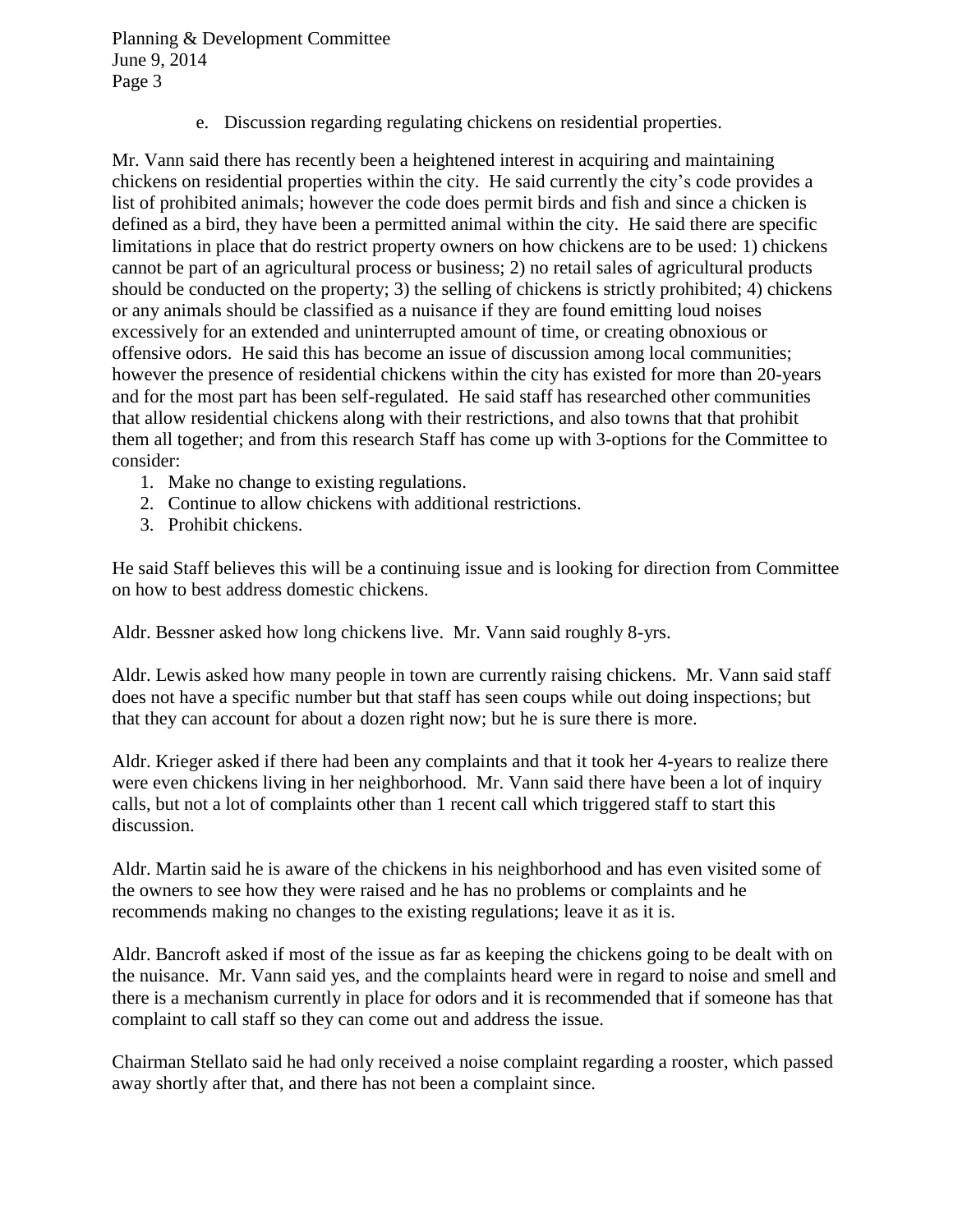Aldr. Turner said he has heard no complaints and he is inclined to leave the regulations as is. He said the end of his street there is a township farm where they raise chickens and he thinks people like the sound of the rooster.

Aldr. Lemke said if it's self-policing within the limits of the nuisance portion, that it may suffice in the short term.

Aldr. Payleitner said she agrees that it's an up and coming issue as part of the new organic cooking and expectations, so she sees lots of chickens in the future. She said we cannot have chickens for purposes of agriculture; she asked Mr. Vann to define agriculture. Mr. Vann said the Ordinance defines it stating that businesses cannot raise chickens to sell them or actually produce them for a fee or a service; but that does not pertain to residential chickens. He said there is not a definition in the Ordinance for residential chickens, they are just listed as a permitted animal being as it's a bird; but there are no regulations listed as to how many, the placement and whether roosters are allowed. He said there is a limit on cats and dogs allowed but no limit for birds.

Aldr. Silkaitis said he raised chickens in the 1960s to sell in his grandparents store and he doesn't have a problem with it; he has heard no complaints and thinks the regulations should be left as is.

Aldr. Payleitner asked whether the city should just wait until there are complaints. Mr. Vann said he knows of only one which stirred the conversation up.

Jodi Rogers-1236 S. 11<sup>th</sup> St.-said that Aldr. Silkaitis doesn't have a problem with this because he doesn't look out his window at a chicken coop every day like she does. She said she has to smell them, hear them and see them and she does not want chickens in her back yard; so why should she have to deal with it. She said the Ordinance should regulate the number of chickens allowed and that salmonella, E. coli and bacteria are all carried by chickens, so when their feathers and feces are in her yard she is being exposed, as a cancer survivor, she doesn't feel it's fair to be exposed to that. She said she has nothing against chickens but if you want to raise them go live on a farm and chickens only produce eggs for the first 3-years so after that what gets done with the chickens. She thinks there needs to be an ordinance in place or they need to be banned all together.

Chairman Stellato asked Mr. Vann if, judging by the issue just heard, if he would recommend changes to limiting the number and noise. Mr. Vann said the noise and smell issue is already in the Ordinance; but certainly the numbers, the location and the zoning should be changed because he is not positive we would want to see these things in certain zoning districts, such as multifamily.

Aldr. Krieger suggested to maybe add some sort of screening as to not have to see the chickens.

Aldr. Lewis asked why there are limitations for cats and dogs, but not birds. Mr. Vann said it may be due to the fact that birds stay inside and cats and dogs are outside. Aldr. Lewis asked if chickens could be allowed inside a residence. Mr. Vann said it's very tough to regulate the number of indoor pets.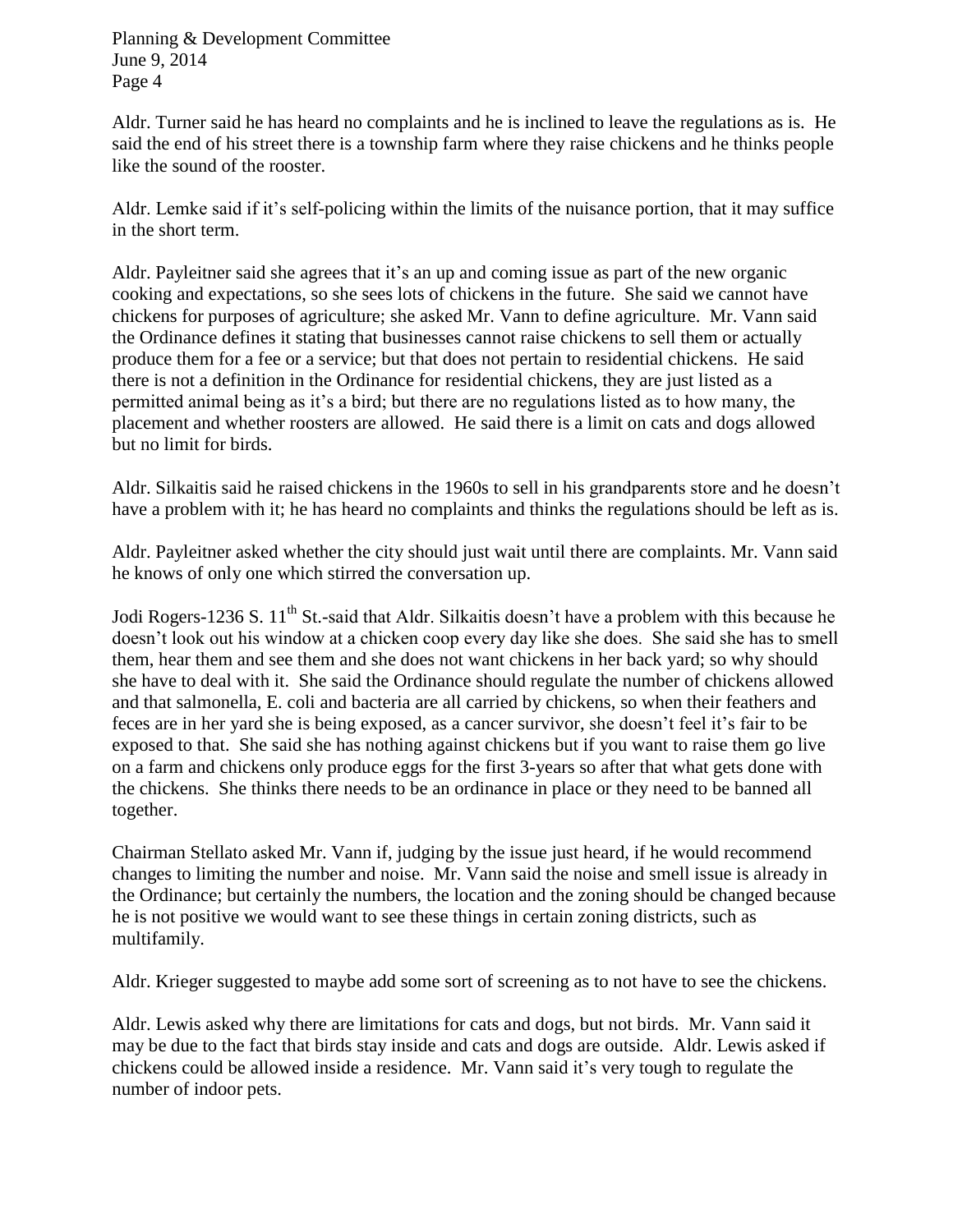Chairman Stellato suggested that staff go ahead and draft some sort of Ordinance to include the suggestions heard that evening and to then bring it back to Committee. Mr. Vann said yes and he thinks it's prudent to take a look at this and get something on the books because right now there are no limitations or requirements to have them penned and he thinks there are reasonable expectations that neighbors to the owners of chickens will probably have. Aldr. Payleitner added the city has zoning for a reason: health, safety and to be good neighbors, and she would like to see that those in close proximity in town that have chickens be good neighbors.

Chairman Stellato thanked Mr. Vann for all his research on the chickens and also for being accessible and bringing things to the point they are today with the ALE Solutions item.

> f. Recommendation to approve a General Amendment regarding regulations for Single Family Residential Driveways.

Chairman Stellato said this item began in his neighborhood with a house similar to one shown on the projector on Manley Rd. and the request is to be able to fit a third car on the driveway instead of having to park it on the street. He said it became prohibitive when it was found that the driveway width could not exceed 25% and the request is simply to enlarge the driveway enough to park a third car in the driveway.

Aldr. Lemke said he would be concerned that it would be enforced retroactively to those already there.

Aldr. Krieger asked if it would affect the apron area outside of the site. Mr. Colby said it does not; there will be a continued limitation of 24 ft. for the width of the apron at the property line, so the driveway could be widened as long as it does not exceed that percentage.

**Aldr. Turner made a motion to approve a General Amendment regarding regulations for Single Family Residential Driveways. Motion was seconded by Aldr. Silkaitis. No additional discussion. Approved unanimously by voice vote. Motion carried.** 

> g. Recommendation to Approve a Corridor Improvement Grant for 1434 E. Main Street (Eric Larson).

**Aldr. Turner made a motion to approve a Corridor Improvement Grant for 1434 E. Main Street (Eric Larson). Motion was seconded by Aldr. Payleitner. No additional discussion. Approved unanimously by voice vote. Motion carried.** 

> h. Recommendation to approve a Minor Change to PUD for Carriage Oaks, 1500 S.  $14<sup>th</sup>$  Street (patio enclosure).

**Aldr. Payleitner made a motion to approve a Minor Change to PUD for Carriage Oaks, 1500 S. 14th Street (patio enclosure). Motion was seconded by Aldr. Silkaitis. No additional discussion. Approved unanimously by voice vote. Motion carried.**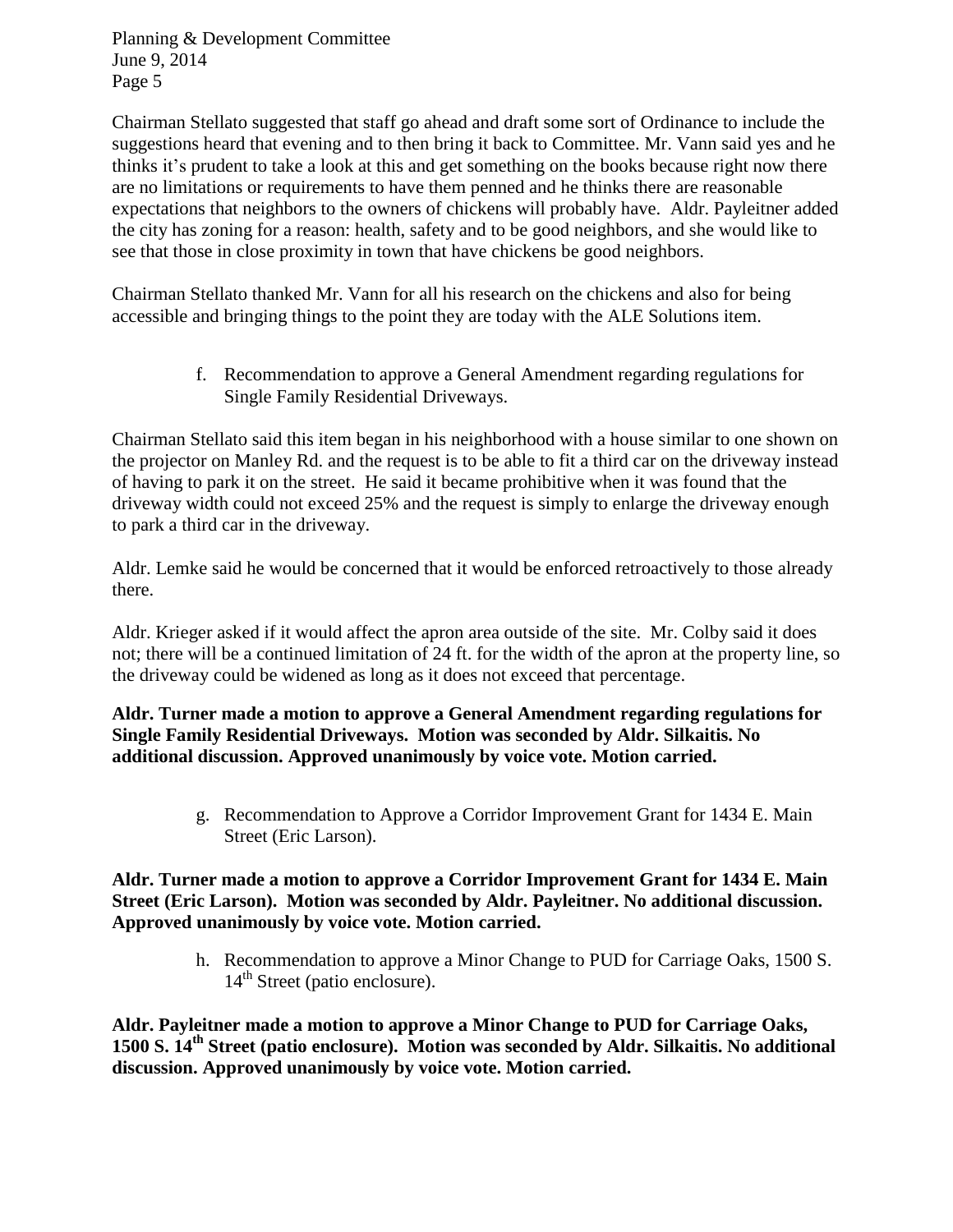> a. Presentation of a Concept Plan for the Bluffs of St. Charles (Illinois Route 38 & Brundige Rd.).

Chuck Hanlon-116 W. Main St. Suite 208-stated that he would be showing the same presentation that was shown to the Plan Commission the week prior and that he would like to express some comments regarding the input that was heard from the Plan Commission and the neighbors. He stated that also present with him was: Joe Segobiano-Hudson Burnham-who has combined with Avanti Properties who is the applicant, Den Venard-Hudson Burnham and Rich Guerardrepresenting the existing ownership for the property. He said Wills Burke Kelsey Associates have worked on the planning and engineering aspects and Metro Study has completed a market analysis for the property.

Mr. Hanlon said the 96-acre property is contiguous with the corporate limits on the north and east sides and the property sits approximately 3,000 ft. west of the sanitary treatment plant on the south side of Rt. 38, west of Peck Rd. He said the property is a relatively rectangular site with Brundige Rd. being the western periphery and the southern boundary is a school district and township line. He said the corporate limits of Geneva are to the south along with the Prairie Green Preserve with some permanent green space south of the township line, which was bought by the Kane County Forest Preserve. He said to the east it's a combination of municipal and state ownership along with Prairie Green which is open space, and to the north east is the Illinois Youth Center and Harvest Hills Subdivision.

Mr. Hanlon said the property is illustrated as "rural residential" which meets the new Comprehensive Plan future land use map; but to orientate, the property, if annexed, would certainly represent the extreme southwest corner of the city. He said in extending the utilities, they have been looked at extensively, but the proposed development would have a higher off-site utility cost than most developments would have; but it is feasible to extend those both from a fiscal and physical standpoint in the design. He said to they have looked at extending out from the existing treatment plant which is currently not provided water service, but if the property were to extend the utilities, it could bring water to the treatment plant. He said there is a dead end to the north at Hickory Knolls Discovery Center where they would extend the loop for utilities as well as the proposed development to get rid of 2-dead ends to extend water service to the treatment plant.

Mr. Hanlon then showed a PowerPoint presentation explaining the details of the concept plan.

Mr. Hanlon noted that they had not yet pursued IDOT for another curb cut on to Rt. 38 but that they are willing to do that to disperse the traffic; but it would most likely be a right in/right out.

Mr. Hanlon said Plan Commission had many comments/suggestions to get to something that would be acceptable based on the location, the Comprehensive Plan and the physical location of the property. He then showed a quick matrix to identify issues that if this were to be annexed to St. Charles as rural lots or low density that it's simply not feasible with the cost of the off-site utilities in mind. He said in looking at the Comprehensive Plan and comparing St. Charles cluster residential development, this would be compliant in the land use, whereas the Kane County rural residential development would bring the need for septic and tapping in a lot of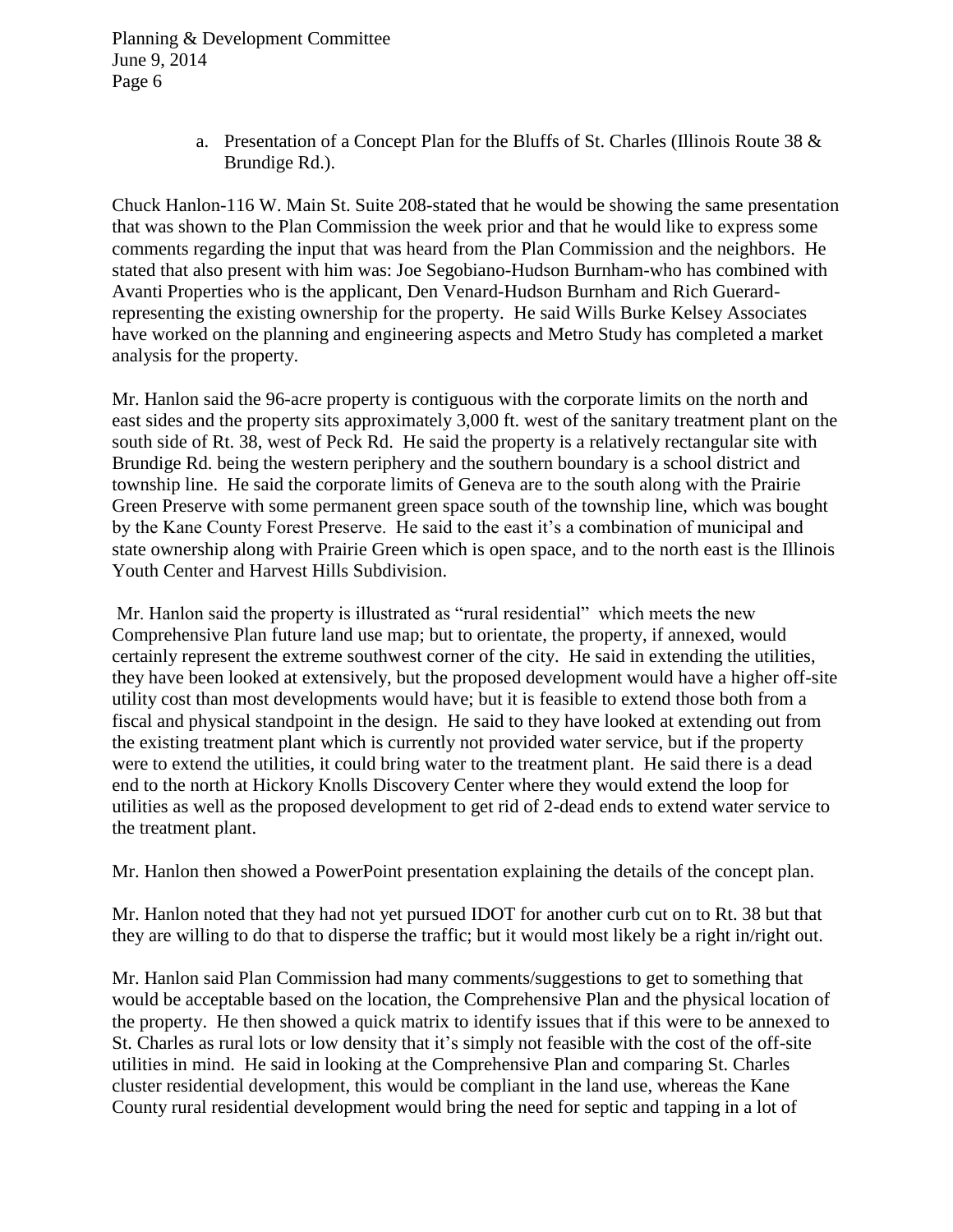wells as opposed to using the deeper wells and municipal water service. He said it would create a greater housing diversity and their market study shows that very large lots are not in demand at this point, so they are looking for more of a clustered development on smaller lots to provide the affordability and diversity. He said the impact fees are higher with density when they annex to St. Charles utilities so the districts will receive more funds along with a greater benefit to annual tax revenues and an even higher amount if annexed with a relative density versus a rural residential development.

Mr. Hanlon said another concern by both the Plan Commission and the neighbors was the green swath which is the combination of assemblage of open space over a great amount of time and resources in terms of park land, open space, prairie wetland preserves assembled by multijurisdictions including Geneva, St. Charles, Forest Preserves and a number of other agencies who have worked hard to create a north/south open space transition from the city. He said they are more than willing to go back to the drawing board as suggested by Plan Commission to reconsider a different type of proposal or zoning than what has been presented. He said they do not have those answers but are just looking for feedback from the Committee because he does feel there is a plan that could be acceptable to all. He then asked Committee that if with an acceptable proposal could there be consideration for the extension of utilities at the applicant's cost and also the consideration for annexation of the property without finding out that evening what exactly that final proposal would be.

Mr. Hanlon said they understand that Brundige is a rustic road corridor and they believe they can redesign the project where they can mitigate concerns there. He said either certain housing on the property or a donation in terms of inclusionary housing is something that can be worked out with the city as opposed to if it's not annexed to the city that would not be on the table for the city's consideration. He said they would like the opportunity to go back and work with staff on a second proposal to bring back to the Plan Commission.

Aldr. Payleitner suggested that comments being offered should state whether their issue is with the zoning, the application or with both.

Phillip Lewis-1321 Ash St.-said his wife Maureen sits on St. Charles City Council and he represents St. Charles and portions of Geneva on the Kane County Board for the past 7-years. He said in his position he has been involved with the parcel that the applicant is proposing a plan for and he is opposed to dense residential on the parcel. He said he is against it because Geneva, St. Charles and the Forest Preserve have all invested significant sums of money in this green buffer zone. He said the reason this was done was the leadership put a plan together that Geneva and St. Charles would have a buffer zone buffering the communities from activities west of our community. He said residential was built to the area of Peck Rd. and then millions of dollars and two decades were spent creating this green buffer; and this plan of 285-homes and dense residential mitigates that investment because it would leap frog the green buffer zone to establish a dense residential neighborhood. He said his opposition is based on the historical planning, the investment by the city and also the new Comprehensive Plan just approved by Council lists this as R-1 rural residential; and he and his colleagues on the Kane County Board are in agreeance that it is beneficial to the city to have a rural residential neighbor. He said there are currently rural residential developments that the city has extended utilities to as well as unincorporated and they are good neighbors; but whether it is decided to annex this parcel he asks that the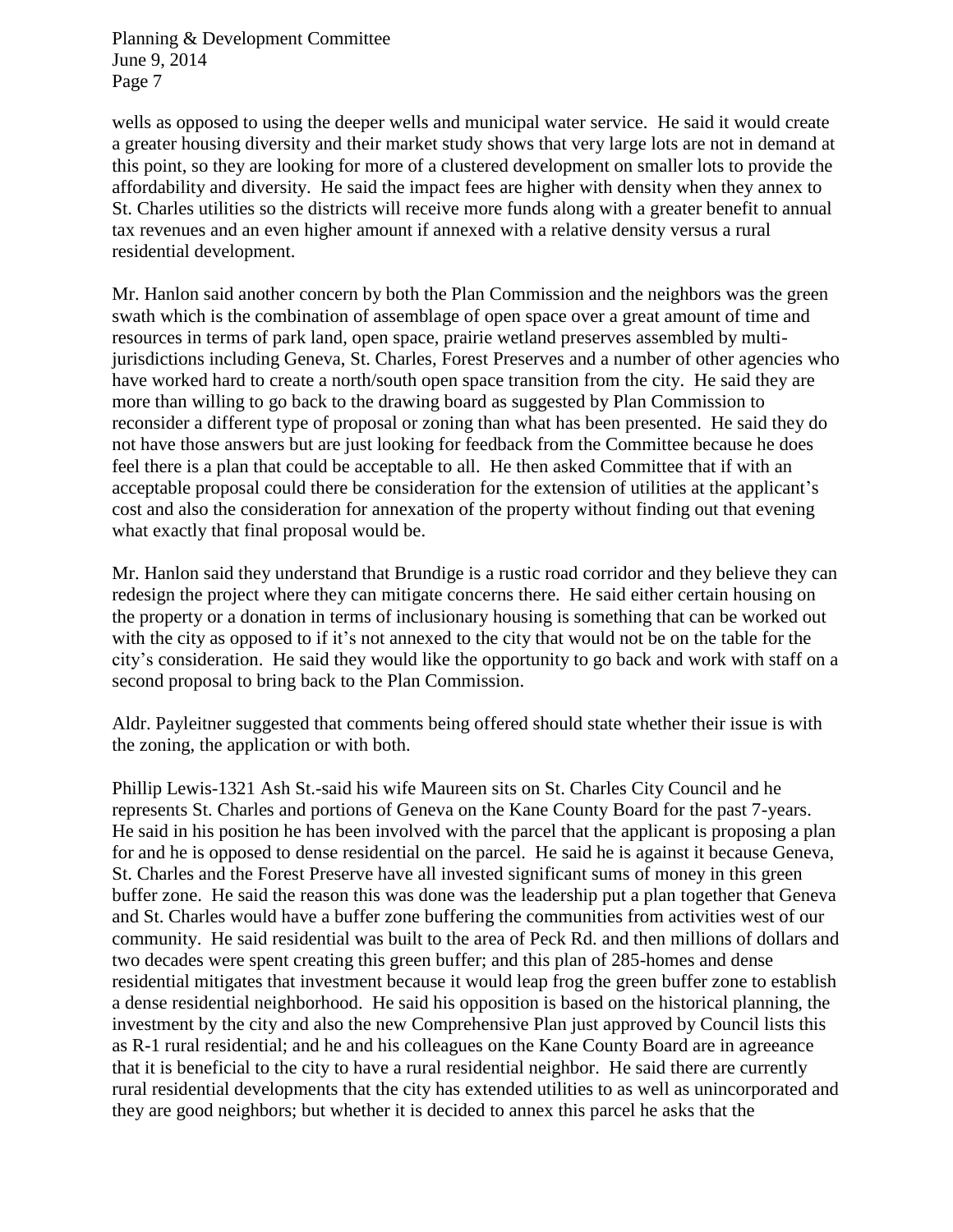Committee stand as decision makers on following through on a two-decade commitment to a rural environment west of Peck Rd.

Aldr. Krieger asked if Mill Creek Greenway is the area being referred to. Mr. Hanlon said he is not sure exactly what it is called but he knows its green space owned by Geneva, the Forest Preserve, St. Charles, state of Illinois and the Park District; but he doesn't think it actually has a name. Aldr. Lewis said the map states it as Mill Creek Greenway. Mr. Hanlon said it's a recharge water shed area for Mill Creek.

Rick Dunlap-6200 S. Joliet Rd., Countryside- member of the International Union of Operating Engineers-Local 150-said he supports the plan to annex 96 acres of unincorporated land for use as a part of a housing development. He said the planned development would bring around 95 million in land preparation and construction with new residents bolstering the tax base in St. Charles bringing an estimated \$4 million annually in property taxes and utilities. He said the project would put people to work and put viable land to use returning dollars to local economy and easing the tax burden on existing residents. He asked that Committee please support the plan to annex the parcel and said that he represents his membership along with the members that live in St. Charles and he hopes they approve the plan.

Drew Frasz-Brundige Rd.-Kane County Board Member-said he was very involved as a citizen before he was on the board with the smart growth principles that were promoted over time. He said in 2001 there was a proposal for a 1,200 acre PUD known as Grand Prairie and he stood along with 17 other public and private entities to argue the case for St. Charles to not develop that entire area; and this 96 acre piece is a piece of that original 1,200 acres. He said the majority of that acreage is still in the hands of the original developer and it's anticipated to come back to the county as some point. He said when that development was rejected it was brought to the County board at the time with St. Charles not being a further option; and the citizens spent an entire year with a clean sheet of paper to come up with a new plan called the Settlements of LaFox that provided an internal road system, a bridge, 50% open space, preserved rustic road, and was touted as a model of collaboration and compromise. He said they are very proud of that and even though the development stalled during the recession he thinks it will come back in some form; most of the land is still intact and there is a great foundation to build on for a proper development of that area. He said Kane County is the only county in Illinois that has a rustic road program which is very similar to a historic district but instead of preserving homes it preserves man-made and natural items; and the county is very proud of it. He said the proposal, with access on to Brundige, takes down the tree line and the barn, eliminating the view sheds and completely impacts the rustic road program. He said since that road was designated rustic, the program encourages tourism such as the Heritage Prairie Farm that is very popular, the Field of Dreams Horse Rescue, the Mill Creek Vineyard, the Illinois State Nature Preserve, two County Forest Preserve acquisitions and the Rustic Road Farm. He said Kane County's report states that if this proposal goes through it would probably result in the pulling of the designation for rustic roadson Brundige Rd. He then mentioned the public facilities located to the east along Rt. 38 and stated that St. Charles has sited several facilities that are considered less than desirable in town and residential areas, these include: the state highway facility with 2-salt domes, St. Charles Public Works facility with 1-salt dome, a sewage treatment plant, the St. Charles Police Dept. open air shooting range that is used regionally, St. Charles Aero club and the St. Charles leaf compost. He said this proposal jumps 1-mile over all those facilities and takes the last piece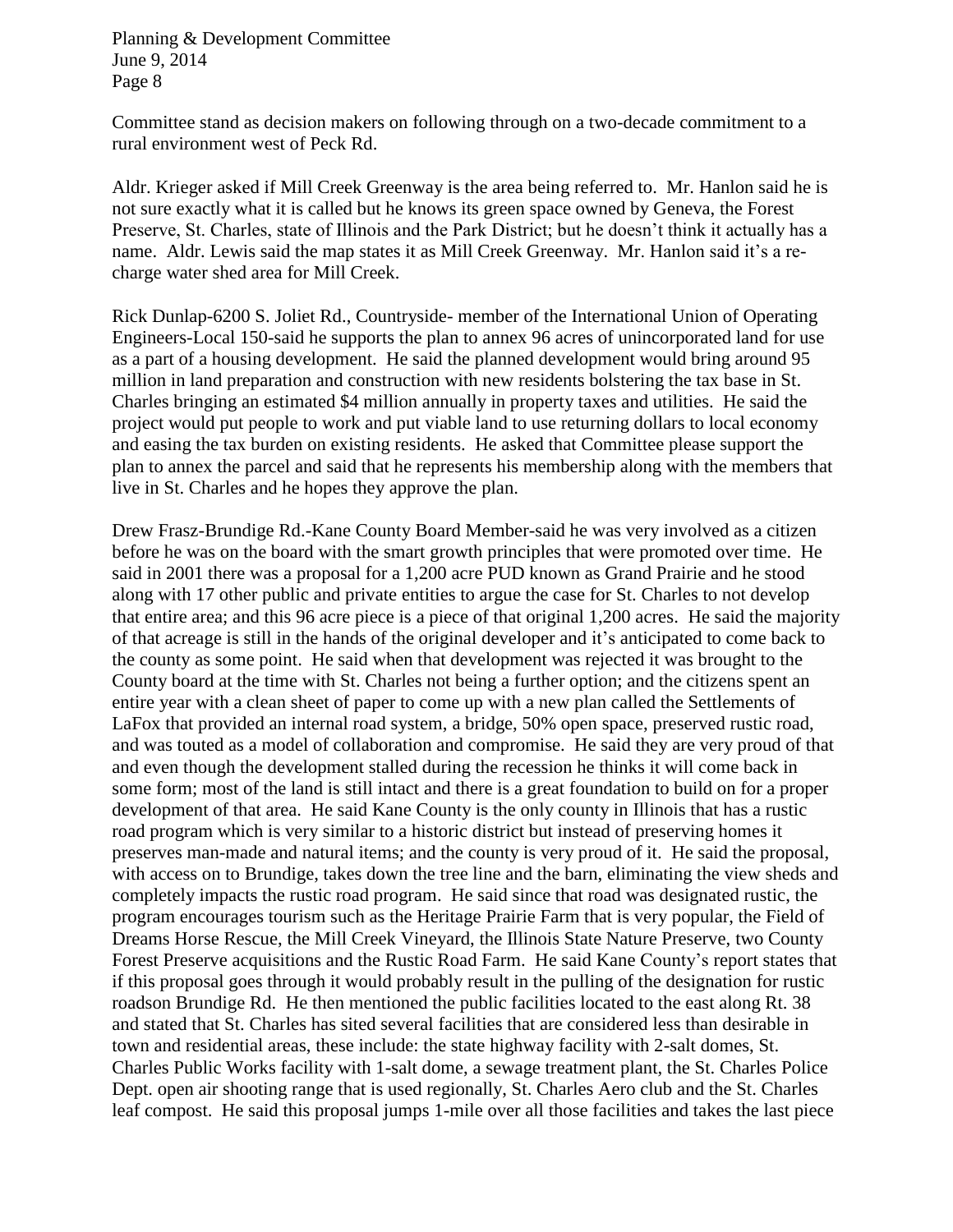of what could be preserved out there to jam 285 homes on it; so he urges the Committee to reject the proposal because it is spot zoning and is an island of development that violates both the city and the county's land use plan and it is inappropriate. He said he would like to see it keep going the way it is in the home stretch to build a great area to benefit the city with a green buffer and transition to other communities.

Aldr. Payleitner asked if Mr. Frasz would be in favor of Settlements of LaFox. Mr. Frasz said on that particular parcel, yes, because there were only 90-homes; however the airplane noise and the shooting range will cause residents to call their alderman to complain. He said the airfield can peacefully co-exist in an open-space complex as it is developing; but as far as residential he doesn't see that happening, so even with the settlements of LaFox that would still be a big problem.

Aldr. Turner said he had questions for Mr. Frasz regarding his concept of open space and his attitude toward it. He said the County just approved a huge Shodeen project out west in Elburn and that St. Charles will have to deal with the traffic now on Rt. 38 and Randall which is already a failed intersection. Mr. Frasz stated that was an Elburn project; the county was only involved with the road construction. Aldr. Turner said the county also approved a Shodeen commercial project on Keslinger Rd. increasing the density a quarter mile off Brundige Rd. Mr. Frasz said yes. Aldr. Turner said he doesn't see how that makes sense by the county doing that and forcing all the traffic into St. Charles but the city should not get any property tax off this 96-acre parcel. Mr. Frasz said the big difference is, the one in Mill Creek was approved in 1994 for 500,000 ft. of retail development; so all they did was ask for a change from retail to residential, and the county felt the residential was preferably to the retail. Aldr. Turner said it's still adding people which adds traffic. Mr. Frasz said yes, but it was a PUD approved in 1994. He mentioned Mill Creek and Fox Mill and that the idea is to pull the density into the PUDs to leave open space around them, which is why the Settlements of LaFox was right on top of those, but it still attained 50% open space. Aldr. Turner said he understands that, but when it comes to Fox Mill, St. Charles is lined up with all the traffic and are not getting any help from Fox Mill to handle the services for it, and the citizens have to deal with it without any compensation and he has a big problem with that. Mr. Frasz said that Rt. 38 and Randall is a state intersection, a state highway and a county highway, so he thinks the county is paying for it. Aldr. Turner said "to a point".

Aldr. Bessner asked if there were any studies at the county level that show what natural type of residential growth may come beyond Peck Rd. over the next 20-years. Mr. Frasz said the Kane County 2040 land use plan divides the county into 3-zones from north to south with: urban corridor which is the Fox River Valley that is urban and suburban, critical growth area which is between Peck Rd. and Rt. 47 and beyond that is the agricultural area. He said there are 3 different concepts and in the critical growth area the county sees rural residential developments that co-exist with a lot of green space and recreational area which is what is developing out there. He said as Mr. Lewis mentioned, Geneva has invested millions of dollars in the Prairie Green project and the St. Charles Park District has Campton Hills Park which wraps all the way around the Illinois Youth Center; so there is already a pre-existing bought and paid for green buffer and beyond that would be the Settlements of LaFox PUD or whatever it comes back as, which would be the third big PUD out there. Aldr. Bessner said outside of the proposed development; he asked if in 10-years did Mr. Frasz see many more roof-tops going west of Peck Rd. Mr. Frasz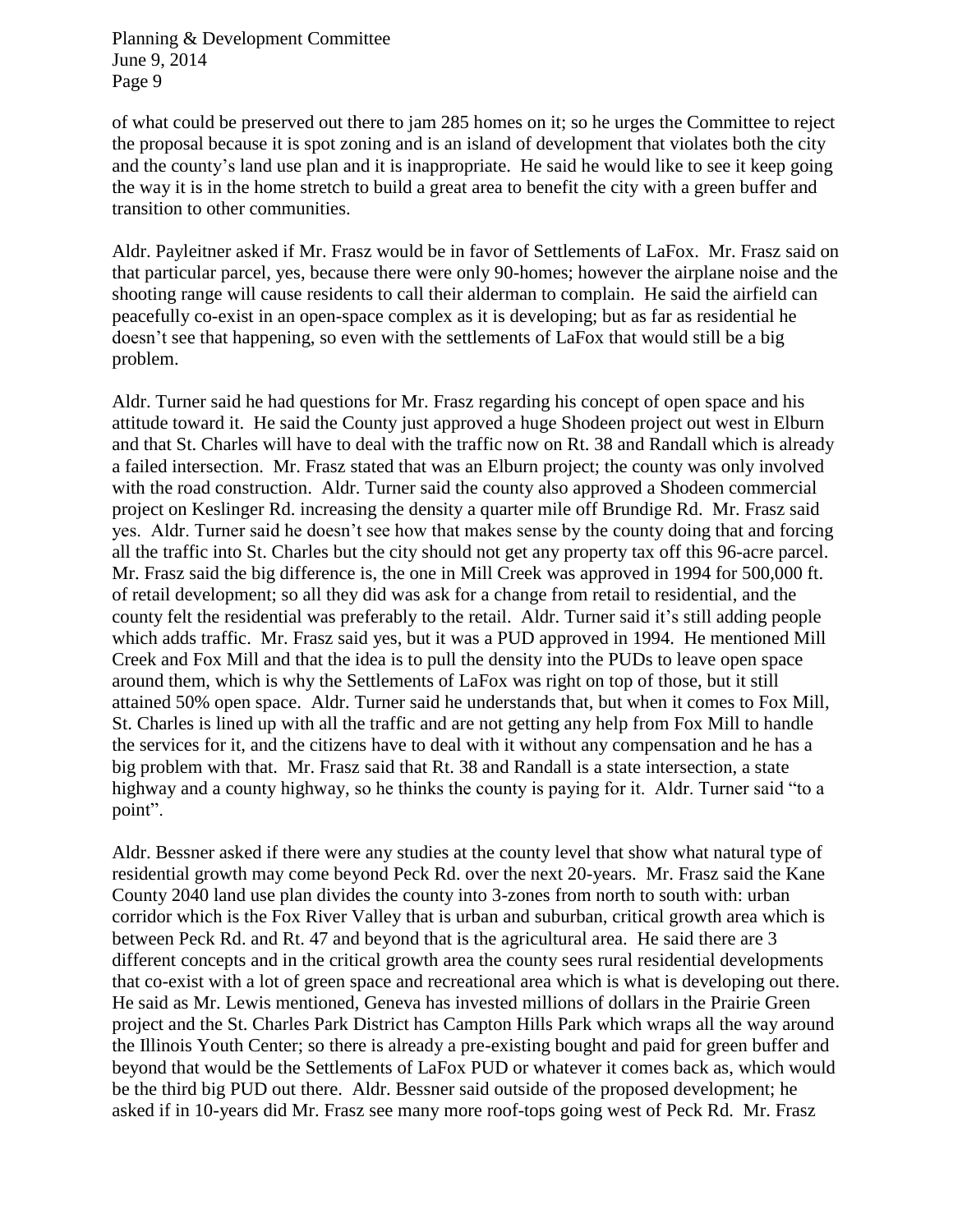said within 10-years he expects the Settlements of LaFox, and in their original development they showed spray fields for their land application sewage system which was accepted to preserve the view sheds along Brundige; but beyond that he believes it would be high density on 1,200 acres with 1,700 structures with density clustered around the LaFox train station to radiate out into a bull's-eye type development. He said the proposed parcel would be one of the furthest rings on the bull's-eye to be lower density along with preserving the barn, the tree line, the view sheds and had very generous set-backs. He said the proposal and the petitioners know the history of the area very well and he feels it's essentially a slap in the face for all the work that's been done out there. Aldr. Bessner asked what the approximate distance between the potential Settlements of LaFox and the proposed area. Mr. Frasz said from the proposal it is about a mile west from Harvest Hills; so going another 1/8 of mile beyond that is where the Settlements would pick up. Aldr. Bessner asked if the proposed area would connect to the Settlements at all. Mr. Frasz said the original proposal connected them; however the noise of the aero club and gun range is a big concern for the one particular parcel. Aldr. Bessner said the aero club has moved once before so that could happen again by chance; and that he is just trying to find out all the connecting parts and how they fit together. Mr. Frasz said it is a very collaborative effort with Garfield Farm, Campton open space, IYC, St. Charles Park District, Forest Preserve, Geneva and St. Charles, with a nice green buffer; and as things develop to the west and the County envisions St. Charles and Geneva winding down near Peck Rd. and the PUDs of Fox Mill, Mill Creek and the future Settlements being the interim; and there are already agreements in place to have another green buffer in place between the proposed area and Elburn.

Aldr. Lewis asked why this proposed 96 acre property has not yet been bought by the Forest Preserve or St. Charles. Mr. Frasz said this particular piece is the last available parcel in the big quadrant between Brundige, Peck, the railroad tracks and Rt. 38; and the Forest Preserve has made it known that they were interested but the seller did not want to sell at the time due to the possibility of annexing in to St. Charles. He said the County has the capabilities and they would like to pursue this.

Todd Culbertson-3734 Matisse Dr.-17-year resident and board member and Director for the Fox Valley Aero Club in St. Charles. He thanked the Committee for allowing them to present their opposition to the proposed development. He said he raised some awareness at the Plan Commission meeting regarding their club and also made the members aware of their club's positive contributions to the city and they are a professional club of hundreds of residents over the years and not a small group of guys with little airplanes. He said they provide benefits associated with local businesses, a benefit from their membership and along with visitors and tourism. He said they are recognized by local charities and applauded for their community outreach activities; this past weekend was the Kids Fun Fly which was fee; along with Cub Scout Rocket Fest and the Stemorama event at the Fairgrounds. He said local businesses such as Robart Manufacturing and Hobby Town USA directly benefit from their activities and he feels the proposed development would jeopardize the club's continued existence and the aforementioned benefits to the community with a high density subdivision with lot lines less than 200 yards from the end of their airport runway. He said the FVAC was incorporated in St. Charles in 1975 and they have previously leased land from the Park District at the James Breen Park until expansion which necessitated them to search for a new site due to safety concerns upon which there were no incidents. He said they have occupied their current site for 10-years which is not obvious on the maps in review; but they have improved the property to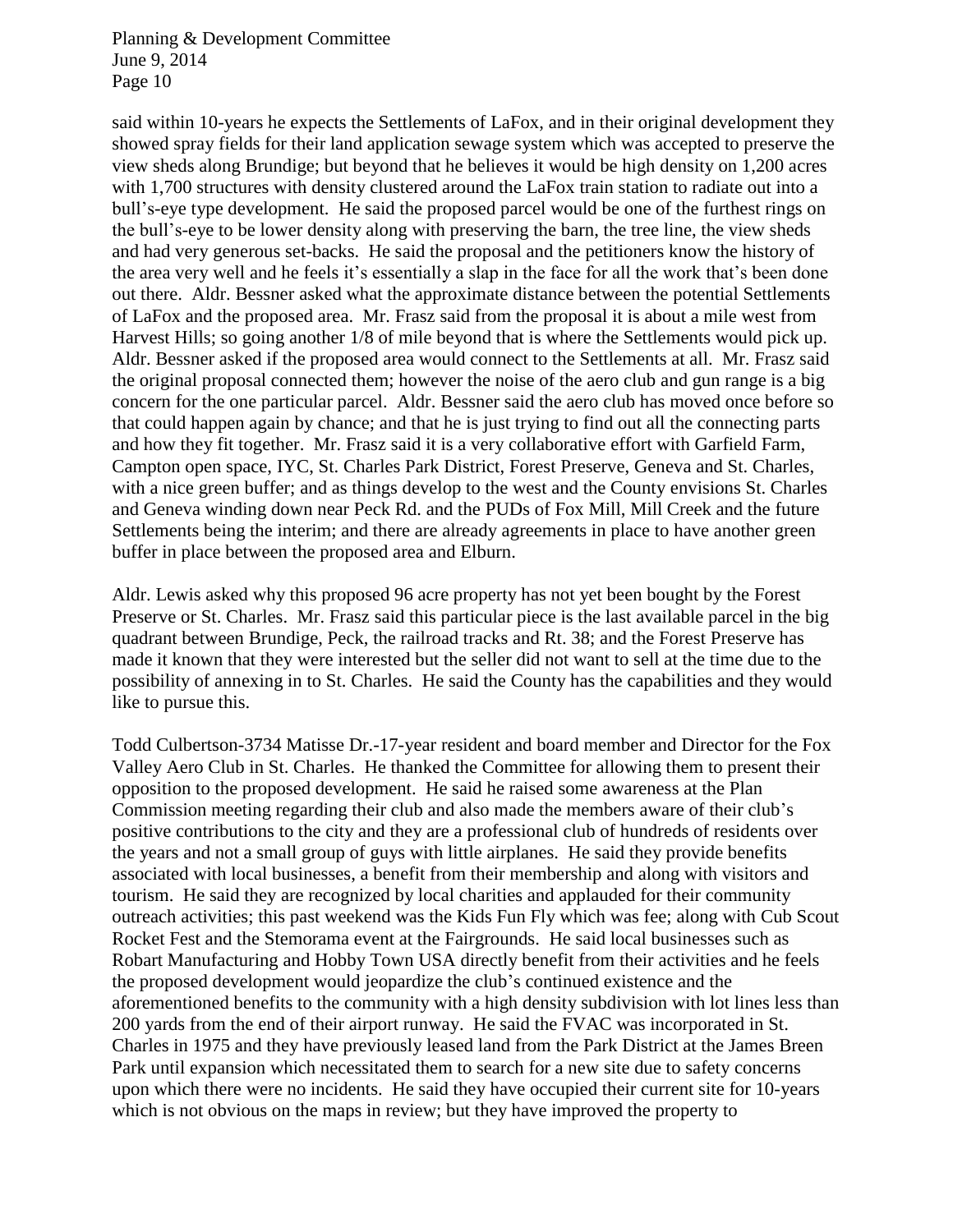approximately \$250,000 of their own money with no assistance from the city and they have just last year renewed their lease for another 10-years. He said they oppose the proposed development on the grounds of open space but for different reasons; they need space because they fly large airplanes, some with wing spans of 10-20 ft. that have complex electronics, high speed electric motors, fans, propellers, nitro fuel, gasoline, and some are miniature engines that operate in some cases at high speed. He said their club and events are sanctioned and insured by the AMA (Academy of Model Aeronautics) and their club requirements are rigid and the single most important is on safety; they enforce a "no fly policy" which has been reviewed and accepted by the entire membership. He said they have good neighbors to the east; 911 call center who has a small group of staff, and the gun range who has infrequent visitors and they have implemented a policy of raising a visible red flag on a long flag pole when officers are present making the first berm their hard line "no fly" zone. He said they have been in communication with one single resident to the west 250-yards farther than the west point of the lot line in question; there was one incident that led them to strictly enforce the "no fly" policy and that the resident has his phone number and he is on call to the resident at all times. He said they have live webcams of the field pointing in both directions so they can strictly adhere to their policy and see any violations and all of this was done for the safety of that one resident. He said the proposed development is slated at 285 houses at approximately 1,000 people at close proximity or above their airspace and they would not want to take on that amount of risk and potential legal liability to continue their club operations as they exist today and the development would ultimately force their club to dissolve if they could not find another space to fly. He said he understands that Committee may be saying yes to a few benefits of the development and he understands why; but ultimately a large group of people have voiced their answer as a "no" to this development for some really good reasons. Aldr. Payleitner asked if the "no fly" zone abuts the proposed property. Mr. Culbertson said the property line in question to the west of their field is their "no fly" line which resides on the property line from the city's lot, which they occupy the eastern portion of, there is an agricultural field less than 250 yards from the end of their field and then there is the first line of trees which is what their members look for as a hard stop; and after there that is what they consider the buffer zone. He said there is a little space near the agricultural land that is an "oops" space just in case something happens; which is the property being proposed for development; so someone's back yard could potentially be right at that line.

Frank Woodin-President of the LaFox Civic association-said that he feels that the plan has already been drawn for the area but with an unfortunate twist of the economy did not go through. He said the Settlements of LaFox plan is what they endorse and they do not favor The Bluffs in its present situation.

Nate Sumner-Operations Manager at Heritage Prairie Farm- 2N308 Brundige Rd.-Elburn-said they are a working organic farm who holds a lot of educational events and celebrations and they provide their services to their community and also to St. Charles. He said they have been operating since 2008 and from day one they have worked with the County to develop a business to support, embrace and help the vision of the rural/rustic area, and they have really crafted a business specifically around that. He said he feels it would be unfair to allow another business to come in and ignore the intended uses, the history, the maintained rural atmosphere and the 20 years of investing for green space. He said he knows it's important to Kane County to increase vegetable production and that through working with a soil scientist he was told that a study was done after the Cold War in Russia to travel the whole world to find the best soil in the world for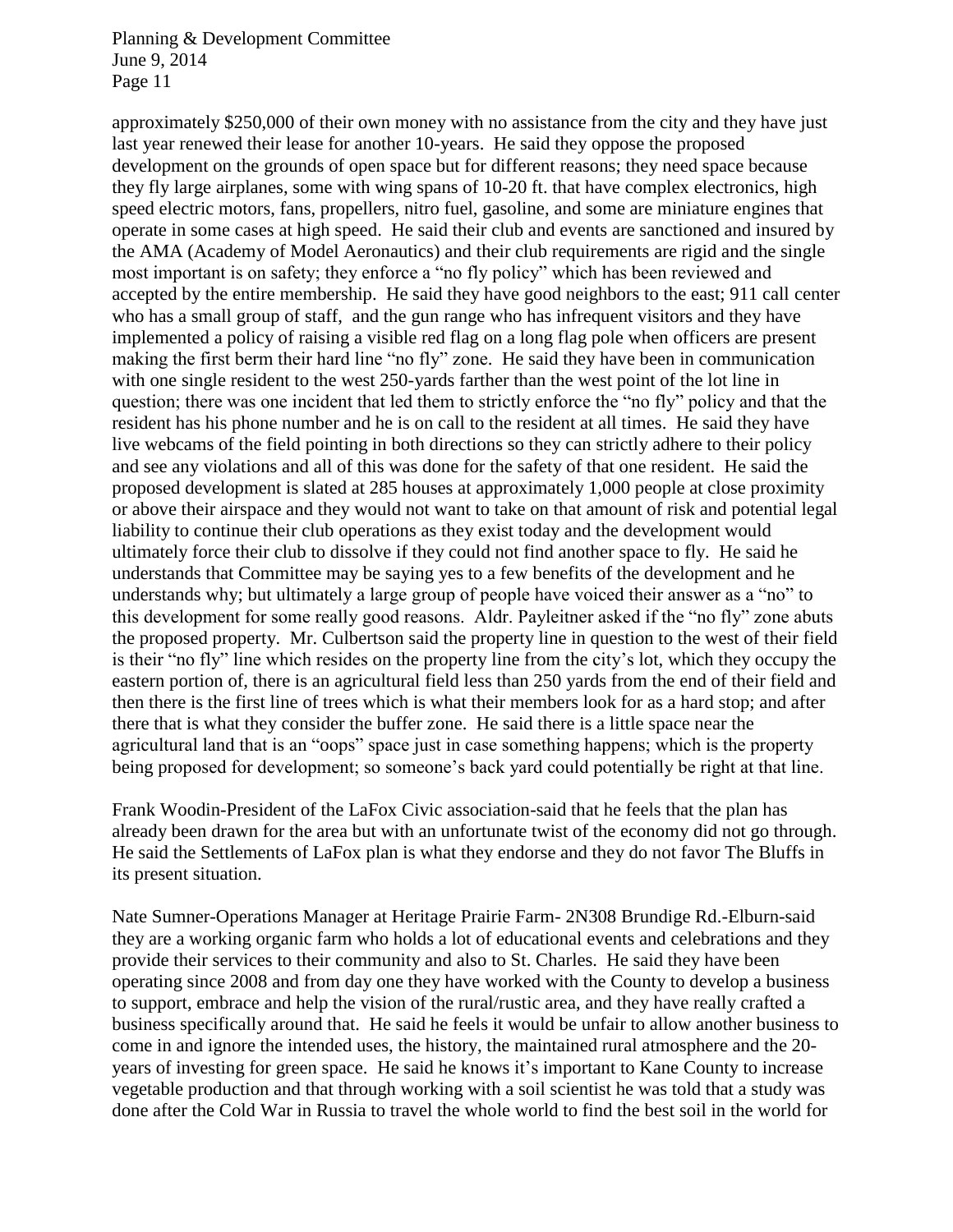vegetable production to feed the Russian community and it was determined that the richest most choice premium soil was found in the Illinois/Wisconsin state line area. He said he would argue that this soil is our country and community's greatest natural resource and has been bulldozed and destroyed over the last 20-years and he feels it would be a disservice not only to the community but also the future communities in the area and to destroy this one now would be a tragedy. He said right now its conventional agriculture and he is not sure that's the ideal use for it but he guarantees that paving over it for a subdivision would permanently destroy its value to the community and environment. He said they are not necessarily against any other use besides agriculture, but they are definitely against the current proposal and that there are local developments that have embraced their communities and the rural and agricultural routes to work together with existing businesses, residents and farmers. He said he feels there is a potential use for this land but what is being proposed is not appropriate and he fully supports the county's idea to purchase the parcel for the Forest Preserve. Aldr. Payleitner asked if he would be opposed to the Settlements of LaFox as well. Mr. Sumner said he would not like to see those 90 houses there either; that it's not the number he is worried about but the use of it and the attitude of it. He said it's obviously an area that will be developed but they would like to be open to work with people to celebrate whatever would go there.

Rich Guerard said he represents the owner and supports the plan and would like to see it approved. He said he has worked with the city in the past in working toward a plan and he does believe adjustments can be made that would work for everyone and he has personally been working on this since before 2000. He said Heritage Farm is a 10-acre commercial retail business who started there years after there was an approved subdivision of LaFox at that location. He said Heritage Farm would have far more impact than a subdivision would because they are a retail business with banquets and wedding with hundreds of trips on the rural road every week, and it feels a little disingenuous for them to raise those kinds of issues. He said having said that he does realize there needs to be adjustments made to deal the impact on a rural road and they will do some things to address that. He said he understands the concern with the Aero Club but once again he has owned the 96 acres for longer than the farm has been there. He said there have been people living on it for 100-years and there are still people living on it and if it's that dangerous why are they aiming 20 ft. wide planes over and at our property; and to refer to the property that he owns as the "oops" buffer is not fair. He said this is America, and yes we should make accommodations and deal with the issues but everyone needs to remember there are two sides to this and they do have their rights to the property and should be able to develop it in a reasonable way. He said 285 homes is not the drop-dead plan and the developer has stated they would like to come back with another plan and idea but bottom line is it would still be residential at that location and will be someday whether it's in St. Charles or the county. He said this was an integral part of the LaFox plan which was a 1,200 acre master project that would have tremendous impacts on the area; there would have been no agriculture left and that was the approved plan for the county. He thanked the Committee for listening and that he would like the opportunity to continue to work with the city.

James Zukowski-PO Box 252, St. Charles-said he has been a customer and friend of Heritage Prairie Farm for 4-5 years and they have worked very hard and are coming up on their organic certification in a few weeks. He said many of the chemicals used by modern lawn care and other companies are not organic; there are certain requirements to maintain an organic certification and the close distance across the street from these types of things may threaten that. He said the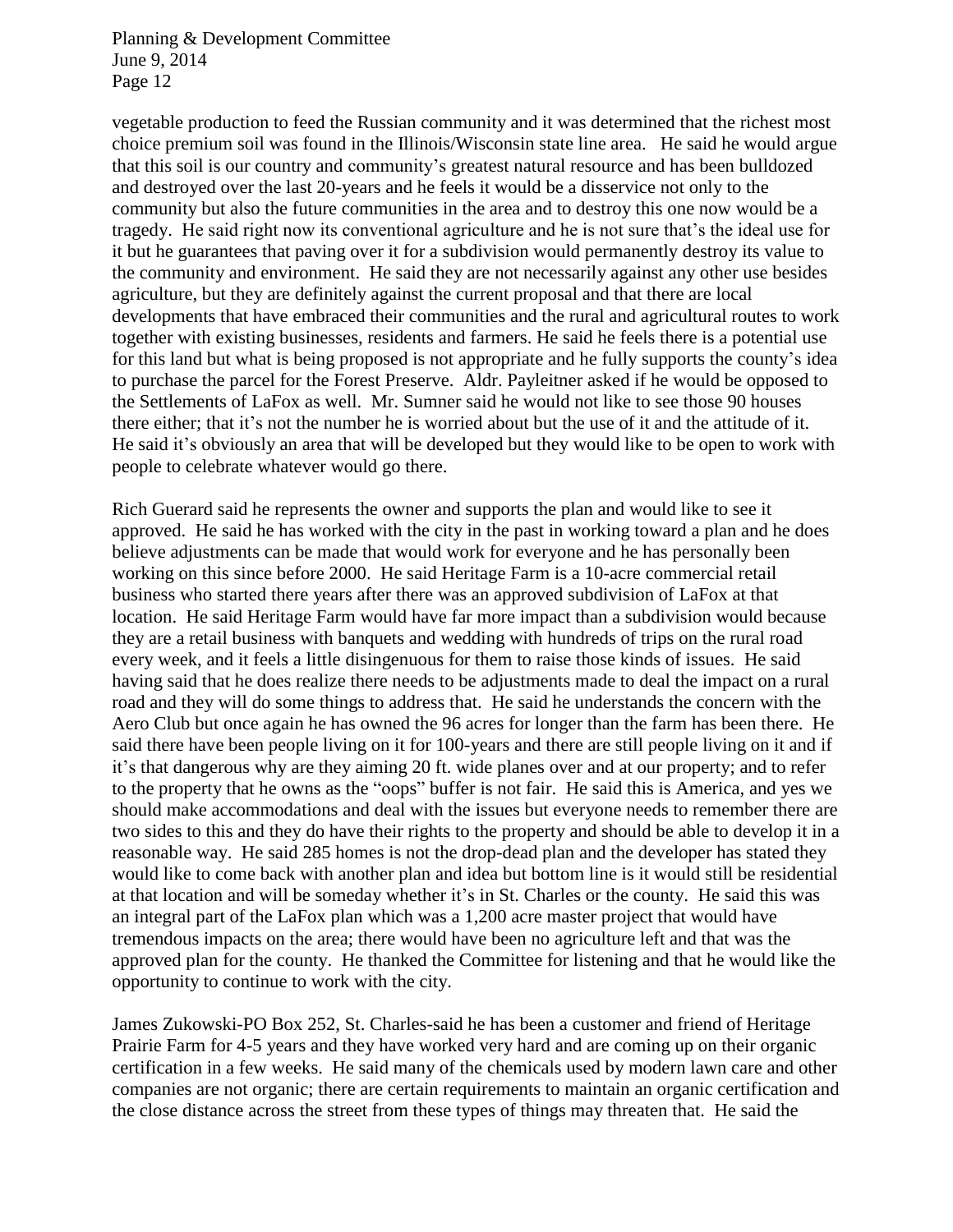certification is extremely expensive and extremely time consuming and to have that threatened by casual pesticides and herbicides is not beneficial to them. He said in regard to the comment made about the number of trips made on the rustic road to get to the farm; the farm is about 100- 150 yards from Rt. 38 and does not encompass a huge amount of road. He said the proposed development would be much farther down the road with multiple entrances which would have a much more devastating effect on the rustic road designation, and that he would not like to see prime farm land plowed under the asphalt. He said the break down suggests that it's actually going to be more like 3.9 units per developed acre making it closer to a 1/4 acre rather than 1/3 of an acre per parcel. He said the engineers estimate \$95 million worth of development and benefits to construction which boils down to over \$320,000 per parcel just in construction cost which makes for some very pricey homes and he is not sure there will be that many people willing to pay that much money being that far away from St. Charles proper and he is officially opposed to the proposal and the annexation.

Aldr. Lewis said if it were annexed it would be her ward (5) and would make it a very long narrow ward. She said as far as the question, "Should the city of St. Charles consider annexation of this property, and if so for what reason, and if so what would then be the logical location for a future western boundary?" She said she could not come up with a reason as to why the city should annex more property into the city limits. She said no matter what it needs to be decided what will be done with the things between Peck Rd. and Brundige Rd. and how much further west do we continue to go. She said she is comfortable with what the boundaries are now and she is not supportive of annexing this parcel in; she doesn't see the benefit it would bring to St. Charles.

Aldr. Bessner said he sees Peck Rd. as a natural boundary line and he lives that way so he doesn't see the proposed parcel as being that far; but at the same time in looking to the future he is not sure what kind of residential sprawl may go out that way. He said not to say he is in favor if sprawl were to go that way of this development in particular; but he wants to be sure that if this is something the city will not go for, that we are not missing out on any opportunities or missing out on what will happen in the future in the next 5-20 years.

Aldr. Krieger said because this does adjoin the Mill Creek area she would prefer to see green space.

Aldr. Martin asked if Avanti Group owns the property or if they are under contract. Joe Segobiano-1110 Jorie Blvd.-Oak Brook said they are under contract with the seller. Aldr. Martin said if the city declines to annex this it will still have the opportunity to be included into the Forest Preserve or open space and given all the other open space in the area it doesn't seem logical to plant a bunch of homes on the proposed property. He said should the city decide that it be developed as residential he would accept nothing more than what the Concept Plan for Settlements of LaFox density calls for.

Aldr. Bancroft said he agrees with Aldr. Martin and in just approving the Comprehensive Plan it would be tough to look at anything that would be inconsistent with that.

Aldr. Turner said he thinks the city should annex this property because it is going to get developed anyways and the city will feel the effects of all the traffic and get nothing for it. He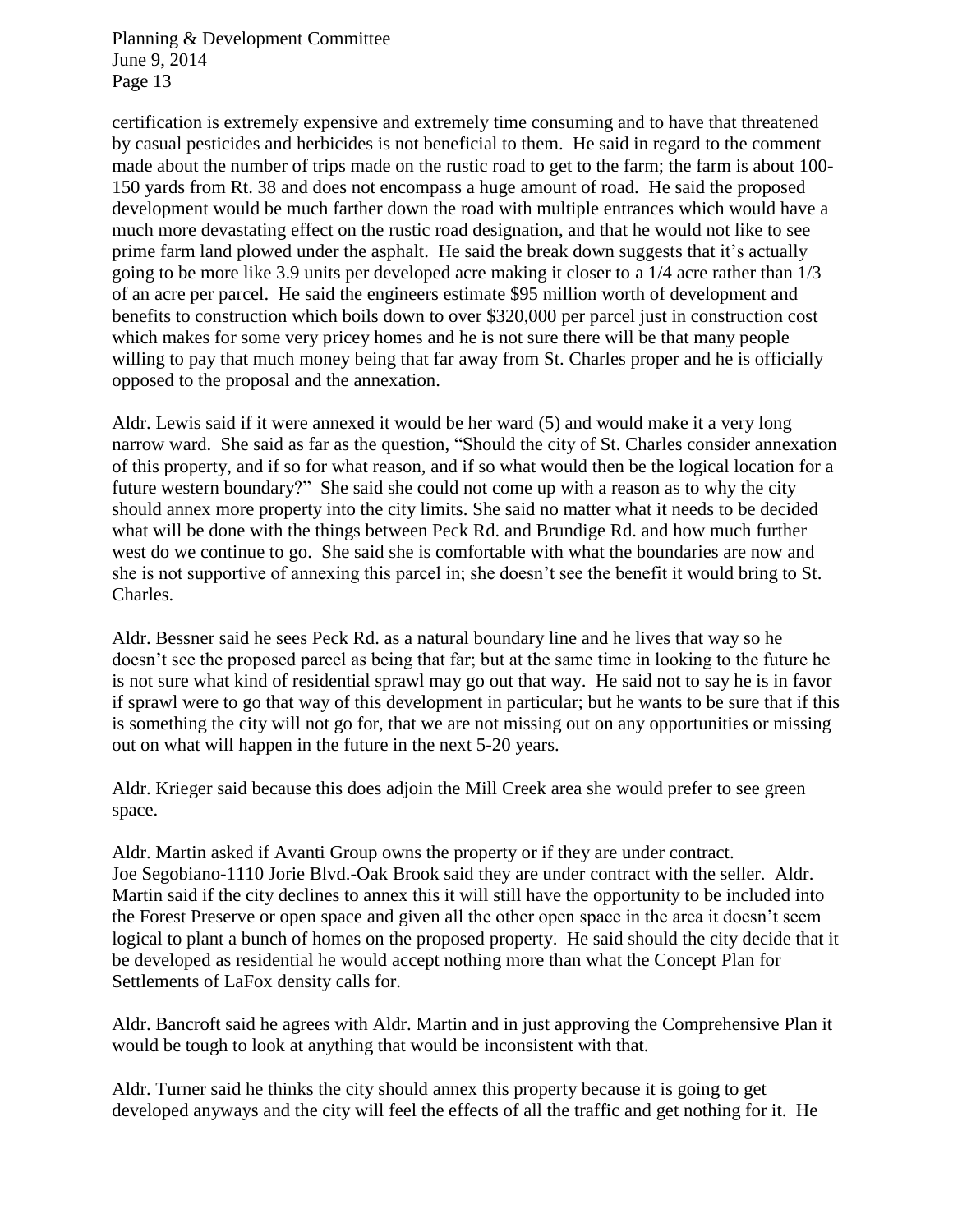said as far the proposed plan; it's not going to be 257 homes and he suggests RE-2 which is comparable to Persimmons Woods or RS-1.

Aldr. Lemke said he would also like to recognize that there is an advantage to the city controlling, developing and providing water and sewer as opposed to it being done piece meal. He said he has heard someone from Elburn come here and say that Grand Prairie isn't any good and then you go out to Elburn and there are row houses along Rt. 38. He said what was planned with Grand Prairie makes a lot of sense but he would be against including the green space as a density measure because he thinks it needs to be on the gross buildable area and more consistent with what was proposed for Settlements of LaFox. He said there are other studies that need to be done in order to properly provide the water and sewer extensions and in looking at the access that Harvest would have to the rest of the community he thinks pushing all of this out on to Brundige Rd. and doing a mass grading of all the trees does not make sense and a tree line should be preserved. He said there are some issues, maybe not the ones just mentioned, but as the city works through the issues, there may be good reason to consider the annexation because it very well could be in the city's favor.

Aldr. Payleitner asked if the owner of the property is requesting the annexation and if the developer has a drop dead density number at this time. Mr. Segobiano said yes the new owner is requesting the annexation and the developer does not have a drop dead number. He said based on the Plan Commission comments and general public feedback they are in the process of looking at what makes the most sense based on those comments. He said they also rely on the market analysis performed because the do want the units to move to add to the diversity of the housing stock in St. Charles. He said they would like to go back to the drawing board taking all the information received along with the marketing information and also to address the Brundige Rd. rustic issue and come back with another plan.

Aldr. Lemke said he would first like to see it be left as open space or for the County to buy it, but that there is no way he would approve it at 285 homes because that is too big of a drastic change from the Comprehensive Plan. He said the Comprehensive Plan calls for rural residential which is 1-dwelling unit per acre and he is not saying he is firm on that but he would like to see another plan and make comments from there, but he would prefer to see it as open space.

Aldr. Payleitner asked if the annexation and the development are a package deal. Chairman Stellato said yes, he doesn't believe they would annex without some type of approval of a PUD or a development. Mr. Segobiano said that is correct, they would be requesting zoning and plan approval with annexation. Chairman Stellato confirmed it is not two separate issues.

Aldr. Lewis said that the Comprehensive Plan also states that if the city were to do annexation it should concentrate on in-fill and she doesn't consider this parcel as in-fill and she feels there are in-fill properties that should be looked at along Rt. 31.

Chairman Stellato said he loves the age targeted idea given those that are getting older a better opportunity to live in the community. He said this is very early in the game and the Committee is assigned to do what's best for the community and he thinks one way to judge that is by providing studies along the way for traffic and trees. He said one study he would really like to look at is the Economic Impact Analysis study which would give the true revenue generator from